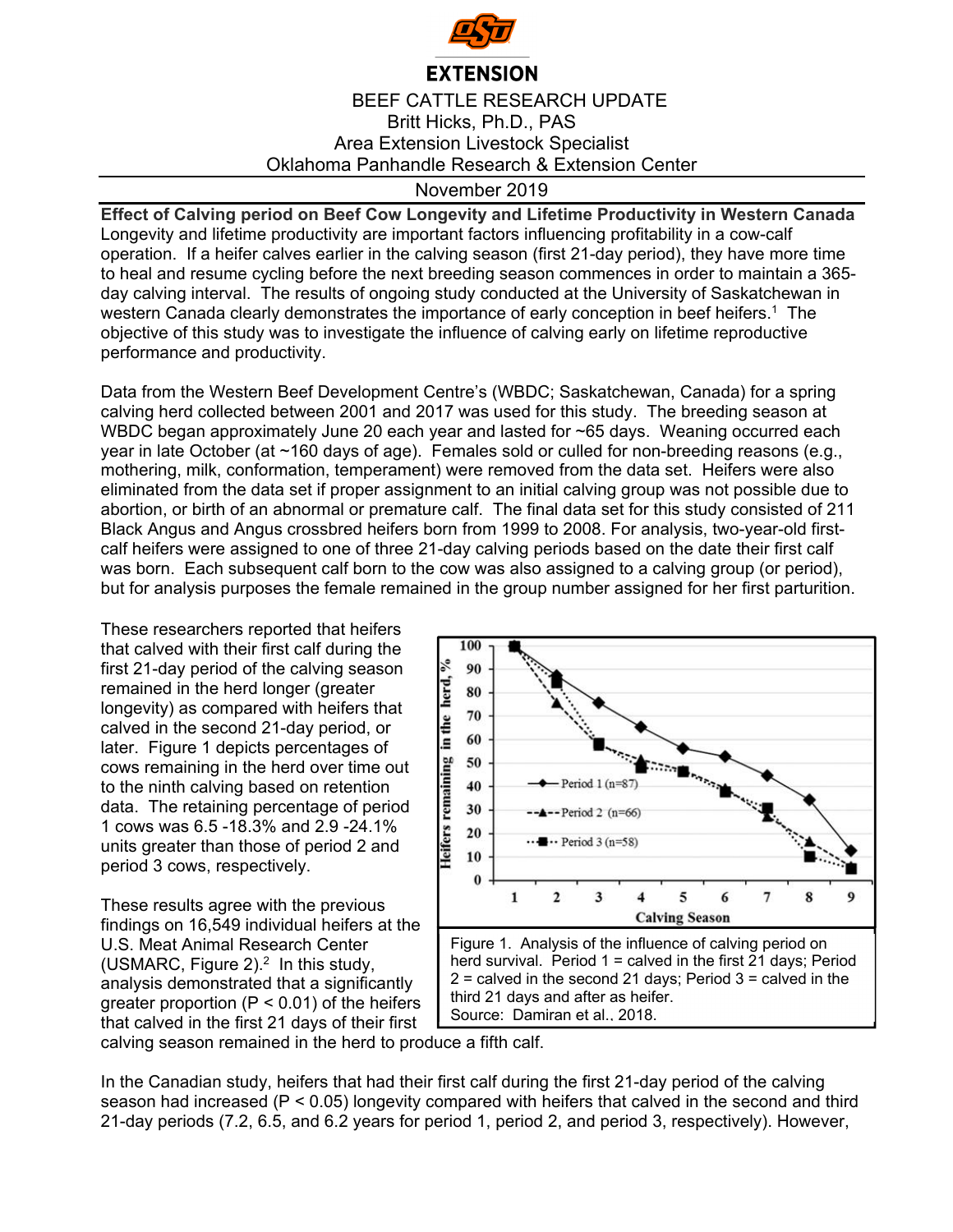no difference (P > 0.05) was observed between period 2 and period 3 groups in longevity. Average longevity in the USMARC heifers that calved in the first, second, or third period was 8.2, 7.6, and 7.2 years, respectively.

The effects of first calving period on a beef cow's lifetime productivity in the Canadian study are presented in Table 1. When production data for each year were pooled, cow groups were different from each other (P < 0.05) in calving date: 107, 110, and 119 days for period 1, period 2, and period 3 cows, respectively. These results indicate that the females that calved early as heifers tended to calve earlier throughout the remainder of their



productive lives than the females that calved later in their first calving.

|  | Table 1. Effect of first calving period on beef cow lifetime productivity. |  |  |
|--|----------------------------------------------------------------------------|--|--|
|  |                                                                            |  |  |

|                                                     | <b>Calving Period</b> |                  |                    |         |
|-----------------------------------------------------|-----------------------|------------------|--------------------|---------|
| Item                                                | Period 1              | Period 2         | Period 3           | P-value |
| Age at first calving, d                             | 731a                  | 751 <sup>b</sup> | 778 <sup>c</sup>   | < 0.01  |
| Calving interval, days                              | 376 <sup>a</sup>      | 372 <sup>a</sup> | 358 <sup>b</sup>   | < 0.01  |
| Calf birth date, Julian day                         | 107 <sup>b</sup>      | 110 <sup>b</sup> | 119 <sup>a</sup>   | < 0.01  |
| Calf age at weaning, Julian day                     | 167a                  | 164 <sup>a</sup> | 149 <sup>b</sup>   | < 0.01  |
| Calf weaning BW, lb                                 | 481a                  | 478a             | 445 <sup>b</sup>   | < 0.01  |
| Calf adjusted 205-days weaning BW, lb/cow           | 582 <sup>a</sup>      | 582 <sup>a</sup> | 562 <sup>b</sup>   | < 0.02  |
| Calf cumulative weaning BW, lb/cow                  | 2551a                 | 2088ab           | 1854 <sup>b</sup>  | 0.04    |
| Calf cumulative adjusted 205-day weaning BW, Ib/cow | 3089a                 | 2549ab           | 2346 <sup>b</sup>  | 0.03    |
| Total produced calves, #/cow                        | 5.4 <sup>a</sup>      | 4.5 <sup>b</sup> | $4.2^{b}$          | 0.03    |
| Weaned calves revenue, \$/cow                       | 4.251a                | $3,478^{ab}$     | 3.091 <sup>b</sup> | 0.01    |

abcMeans without a common superscript differ ( $P \le 0.05$ ).

Adapted from Damiran et al., 2018.

When lifetime productivity for each animal was pooled, calf actual average weaning body weight (BW) and average adjusted 205-day weaning BW were 33 lb heavier (P < 0.01) and 20 lb heavier (P < 0.01), respectively, for period 1 and 2 cows compared to period 3 cows. The average number of lifetime calves weaned for cows that calved in the first, second, and third 21-day periods was 5.4, 4.5, and 4.2 per cow, respectively. Due to the combined effects of greater average number of calves weaned over lifetime and actual calf weaning BW, cows that had their first calf during the first 21-day period had (P < 0.01) greater total weight weaned (2551 lb) compared with heifers that calved in the second (2088 lb) or third (1854 lb) 21-day period. As a result, period 1 cows generated an additional \$773 to \$1160 in weaned calf revenues over their lifetime compared to period 2 or 3 cows.

Similar results were observed in the USMARC data. In this data, the weaning BW of the first 6 calves born to heifers that calved in the first calving period of their first calving season was greater than those of heifers that calved in the second or third period of their first calving season ( $P < 0.05$ ). Furthermore, calving period influenced the total pounds weaned and average weaning weight (P < 0.01), with heifers that calved during the first period having increased weaning weights, total pounds weaned, and average weaning weights compared with heifers calving in the second or later period.